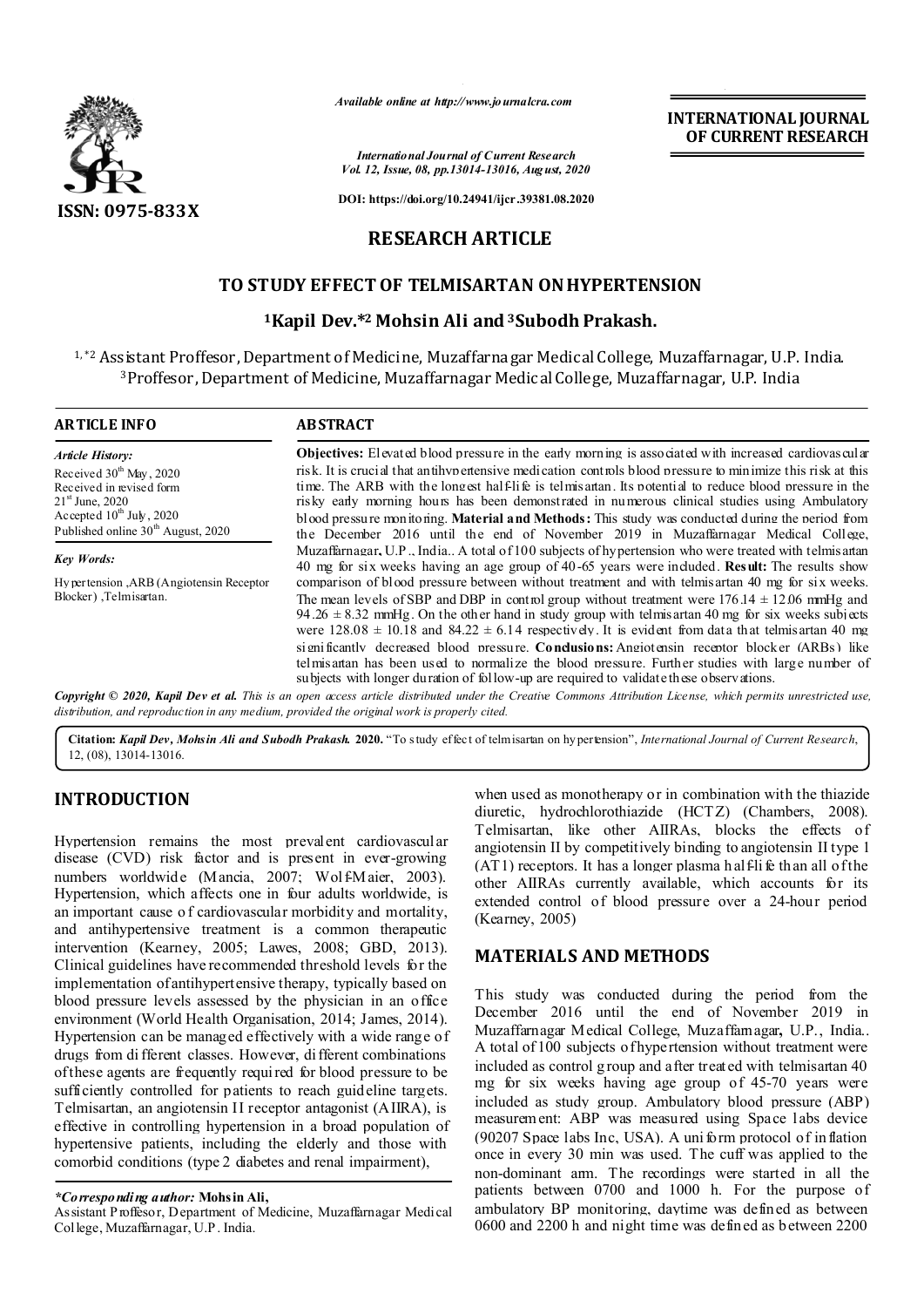to 0600 h. Using software provided by the manufacturer average o f all the recordings of systolic, diastolic pressure and mean arterial pressures for each time period and the entire 24 h period were obtained. A value of 0.9 or lower for the ratio of mean night time systolic pressure to day time systolic pressures was defined as a normal drop in blood pressure during sleep (dipping pattern). Trough BP was defined as mean of BP recordings between 0200-0800 h, the last 6 h of the dosing interval of telmisartan.

**Stastical analysis:** Data analysis was performed using Epi info software version 3.5.1. Descriptive statistics, including mean, range, and standard deviations, were calculated for all variables. Proportions were compared using Chi- square tests and chi square for trend at 0.05 level of significance.

#### **RESULT**

#### **Effect of Telmisartan on hypertension**

| <b>Blood</b><br>Pre ssure | Control Group<br>(Without) | Study Group<br>(Telmiar tan 40 mg) | value     |
|---------------------------|----------------------------|------------------------------------|-----------|
|                           | Tre atment)                |                                    |           |
| $SBP$ (mm $Hg$ )          | $176.14 \pm 12.06$         | $128.08 \pm 10.18$                 | p < 0.001 |
| <b>DSP</b>                | $94.26 \pm 8.32$           | $84.22 \pm 6.14$                   | p < 0.001 |
| (mmHg)                    |                            |                                    |           |
|                           |                            |                                    |           |



The results show comparison of blood pressure between without treatment and with telmisartan 40 mg for six weeks. The mean levels of SBP and DSP in control group without treatment were  $176.14 \pm 12.06$  mmHg and  $94.26 \pm 8.32$ mmHg. On the other hand in study group with telmisartan 40 mg for six weeks subjects were  $128.08 \pm 10.18$  and  $84.22 \pm 10.18$ 6.14 respectively. It is evident from data that telmisartan 40 mg significantly decreased blood pressure.

## **DISCUSSION**

Elevated systolic or diastolic pressure causes increased cardiovascular risk, and the absolute risk increase per mmHg is greater at higher blood pressures, so that even modest reductions of severe hypertension can provide substantial benefit<sup>10</sup>. Relative risk reduction from blood pressure reduction is similar across populations with varying absolute risk, so the absolute benefit is greater in patients who are at higher risk independent of their hypertension (for example, patients with diabetes or hyperlipidaemia ), and such patients would be expected to benefit from more aggressive treatment to a lower blood pressure goal (Erica, 2002). Some antihypertensive drugs have smaller blood pressure effects (as monotherapy) in black patients, and many antihypertensive drugs have additional approved indications and effects (e.g., on angina, heart failure, or diabetic kidney dis ease) (Hazel Mae, 2015). These considerations may guide selection of therapy.

Telmisartan tablets may also be used as initial therapy in patients who are likely to need multiple drugs to achieve their blood pressure goals (Marc, 2007). Telmisartan tablet is indicated for the treatment o fhypertension, alone or with other antihypertensive agents to lower blood pressure (Law, 2003). Lowering blood pressure reduces the risk o f fatal and non fatal cardiovascular events, primarily strokes and myocardial infarctions (Nelson, 2010). These benefits have been seen in controlled trials of antihypertensive drugs from a wide variety of pharmacologic classes including angiotensin II receptor blockers and dihydropyridine calcium channel blockers (Li, 2014; Lindholm, 2005). Telmisartan is an angiotensin II receptor antagonist that is highly selective for type 1 angiotensin II receptors (Shin-ichiro Miura, 2011; Amy Barreras, 2003). Telmisartan 20 to 160 mg once daily produced mean reductions in supine trough systolic blood pressure and diastolic blood pressure of up to 15.5 and 10.5 mm Hg, respectively. Maximum blood pressure reduction occurred with a dosage of 40 to 80 mg/day (Sharpe, 2001)

### **Conclusion**

Telmisartan has well-known antihypertensive properties, but there is also strong clinical evidence that it reduces left ventricular hyp ertrophy, arterial stiffness and the recurrence o f atrial fibrillation, and confers renoprotection. Therefore, telmisartan is a useful therapeutic option in the management o f patients with hypertension.

**Conflict of interest:** Authors declares no conflict of interest.

### **Acknowledgement**

The authors thanks to, Professor and Head, Department of Medicine for encouragement, support and guidance du ring the study.

### **REFERENCES**

- Mancia G, De Backer G, Dominiczak A, et al. 2007 Guidelines for the Management of Arterial Hypertension: The Task Force for the Management of Arterial Hypertension of the European Society of Hypertension (ESH) and of the European Society of Cardiology (ESC) J Hypertens. 2007;25(6):1105–1187.
- Wolf-Maier K, Cooper RS, Banegas JR, et al. Hypertension prevalence and blood pressure levels in 6 European countries, Canada, and the United States. JAMA. 2003;289(18):2363–2369.
- Kearney PM, Whelton M, Reynolds K, Muntner P, Whelton PK, He J. Global burden of hypertension: analysis of worldwide data. Lancet. 2005;365:217–223.
- Lawes CMM, Vander Hoorn S, Rodgers A, for the International Society of Hypertension Global burden of blood-pressure-related disease, 2001. Lancet. 2008;371:1513–1518.
- GBD 2013 Risk Factors Collaborators Global, regional, and national comparative risk assessment of 79 behavioural, environmental and o ccupational, and metabolic risk factors or clusters of risks in 188 countries, 1990-2013: a systematic analysis for the Global Burden o f Disease Study 2013. Lancet. 2015;386:2287–2323.
- World Health Organisation. A global brief on hypertension: silent killer, global public health crisis. Accessed 19 June 2014.